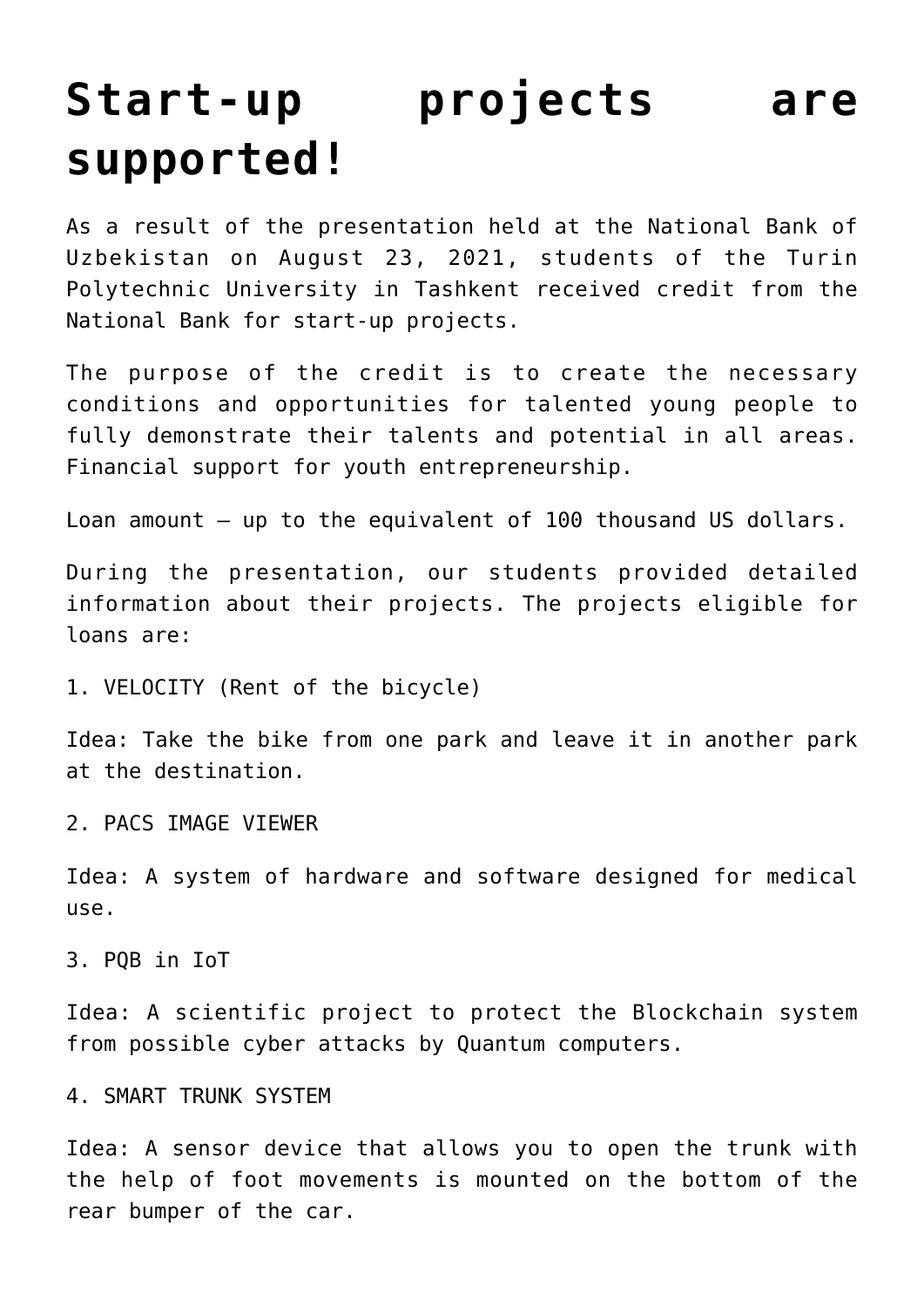## 5. SMART, SECURITY CAR ALARM SYSTEM

Idea: Smart, safe, security system for the car

6. BIOSTART Idea: The human fingerprint is a keyless, unlocking device that provides some energy savings. Mainly for cars

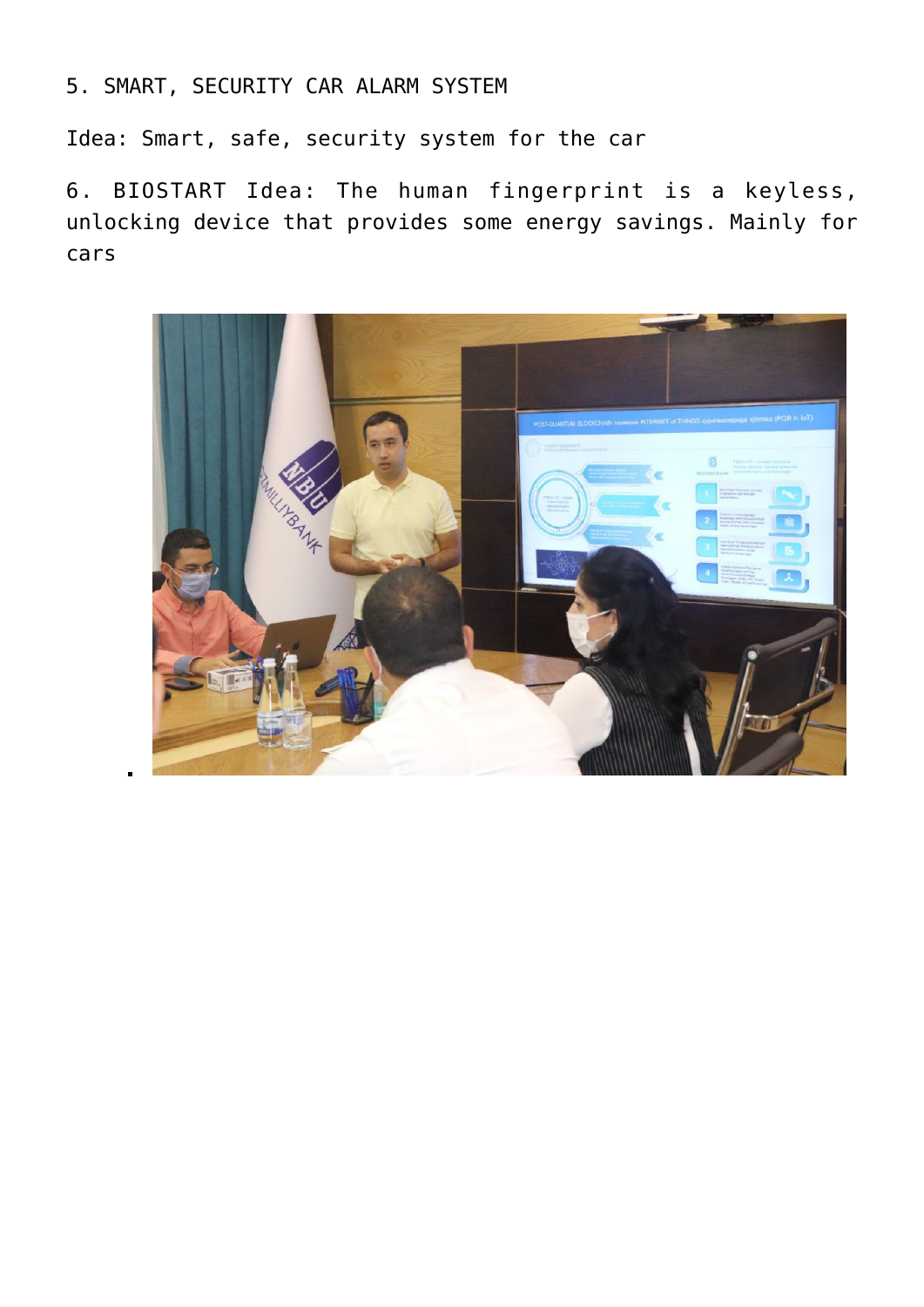



É